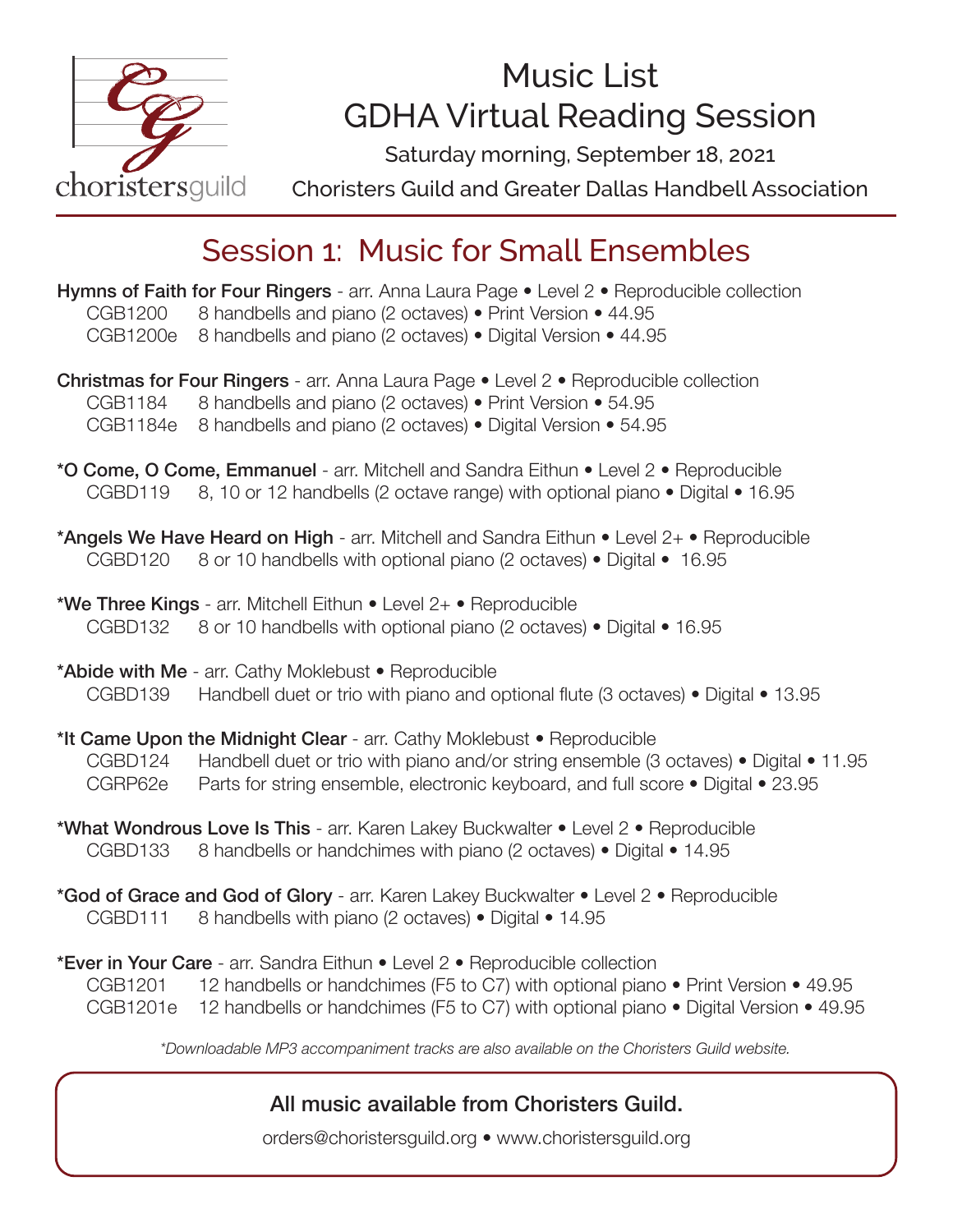#### Session 1: Music for Small Ensembles, continued

- \***For All the Saints** arr. Anna Laura Page Level 1+ Reproducible CGBD116  $8, 10, 12$  or 13 handbells with piano (2 octaves) • Digital • 16.95
- \*Now Thank We All Our God arr. Anna Laura Page Level 1 Reproducible CGBD117 8, 10, 12 or 14 handbells or handchimes (2 octaves) • Digital • 16.95
- \*Joy Dawned Again on Easter Day arr. Karen Lakey Buckwalter Level 2 Reproducible CGBD154 12 handbells with piano (3 octaves) • Digital • 14.95
- \*Christ the Lord Is Risen Today arr. Karen Lakey Buckwalter Level 2 Reproducible CGBD155 10 or 12 handbells with piano (2 octaves) • Digital • 14.95

Songs of Hope for Four Ringers - arr. Anna Laura Page • Level 2 • Reproducible collection CGB1202 8 handbells or handchimes and optional piano (2 octaves) • Print Version • 44.95 CGB1202e 8 handbells or handchimes and optional piano (2 octaves) • Digital Version • 44.95

\*Away in a Manger - arr. Mitchell and Sandra Eithun • Level 2 • Reproducible CGBD130 8 handbells or handchimes with optional piano (2 octaves) • Digital • 14.95

\*Joy to the World - arr. Mitchell and Sandra Eithun • Level 3- • Reproducible CGBD127 8, 10 or 12 handbells with optional piano (2 octaves) • Digital • 16.95

\*Adoration, Thanks and Praise - arr. Cathy Moklebust . Level 2 . Reproducible collection CGB1204 12 bells and optional piano (3 octaves) • Print Version • 44.95 CGB1204e 12 bells and optional piano (3 octaves) • Digital Version • 44.95

### Session 2: Music for Full Ensembles with No Shared Bells

|         | <b>Bells and KeysMore or Less</b> - arr. Sandra Eithun • Level 2 • Reproducible collection               |
|---------|----------------------------------------------------------------------------------------------------------|
| CGB880  | 1 1/2 or 2 octaves with optional piano • Print Version • 49.95                                           |
| CGB880e | 1 1/2 or 2 octaves with optional piano • Digital Version • 49.95                                         |
|         | <b>Bells and KeysMore or Less, Vol. 2</b> - arr. Sandra Eithun • Levels 2 & 2+ • Reproducible collection |
| CGB982  | 1 1/2 or 2 octaves with optional piano • Print Version • 59.95                                           |
| CGB982e | 1 1/2 or 2 octaves with optional piano • Digital Version • 59.95                                         |
|         | <b>Above All Names</b> - Various • Levels 1 & 2 • Reproducible collection                                |
|         | CGB1197 2 or 3 octaves • Print Version • 39.95                                                           |
|         | CGB1197e 2 or 3 octaves . Digital Version . 39.95                                                        |
|         | <b>Journey to Glory</b> - arr. Cathy Moklebust $\bullet$ Level 1 $\bullet$ Reproducible collection       |
| CGB1195 | 2 or 3 octaves handbells or handchimes • Print Version • 39.95                                           |
|         | CGB1195e 2 or 3 octaves handbells or handchimes • Digital Version • 39.95                                |
| CGB1196 | 3, 4 or 5 octaves handbells or handchimes • Print Version • 39.95                                        |

CGB1196e 3, 4 or 5 octaves handbells or handchimes • Digital Version • 39.95